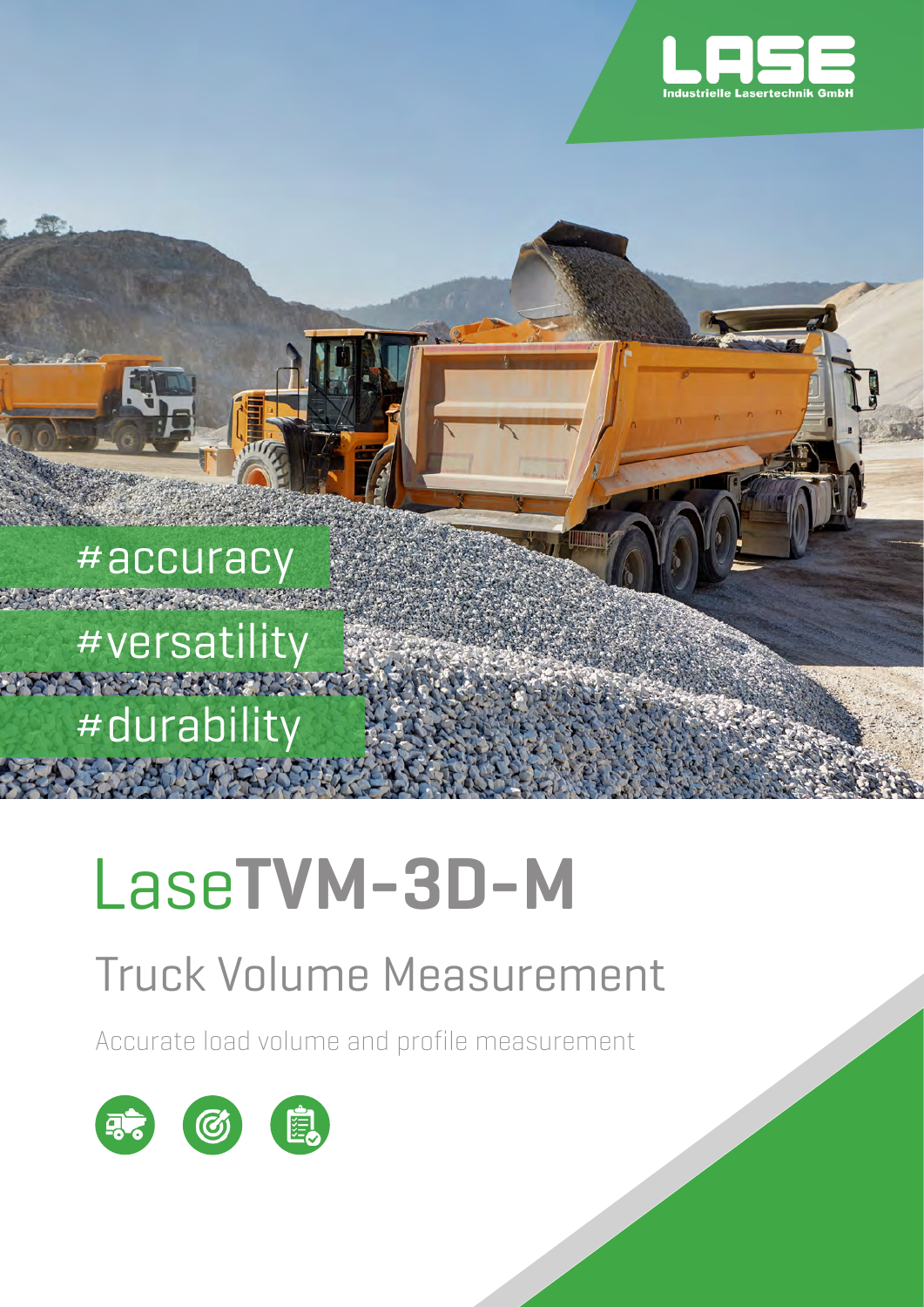www.lase.de

The application LaseTVM-3D-M (MOTION) is an accurate three-dimensional laser measurement system for the automated and dynamic measurement of truck load volumes on the fly without stopping. The application has a high versatility and can be used for volume and profile measurements of all different materials such as stones, sand, ore or even wood materials - also in rough environments.

> In order to measure load volumes on trucks with high accuracy, two 2D laser scanners from the **LASE 2000D-11x Series** will be used in combination with the **LaseTVM-3D-M** software application. This product enables a dynamic measurement of the load volume without stopping the truck.





#### **Reliable and accurate truck load measurement**

The laser scanners are mounted on a frame or pole in a central position above the truck lane. One laser scanner measures the cross profile of the load and the other laser scanner tracks the truck. When a truck drives thorugh the measuring area a 3D image of the load is generated. The difference between the current material load and the empty truck gives the exact loading volume.

The application is also available in combination with a RFID Scanner (for tagged trucks), a HD camera for documentation and a OCR camera for license plate capturing.

- Automatic payload measurement
- No queuing
- Traditional weight measurements can be manipulated by humidity (up to 20% of the volume)
- Easy and fast installation
- Exclusion of weight and volume manipulations
- **88988** Highly exact laser measuring system (\*accuracy typically ca. 2%)
- $\sigma$ Instant volume acquisition without conversion factors



#### **CUSTOMER BENEFITS AND FEATURES:**

## Lase**TVM-3D-M**

**Truck Volume Measurement (MOTION)**





#### **ADDITIONAL OPTIONS:**